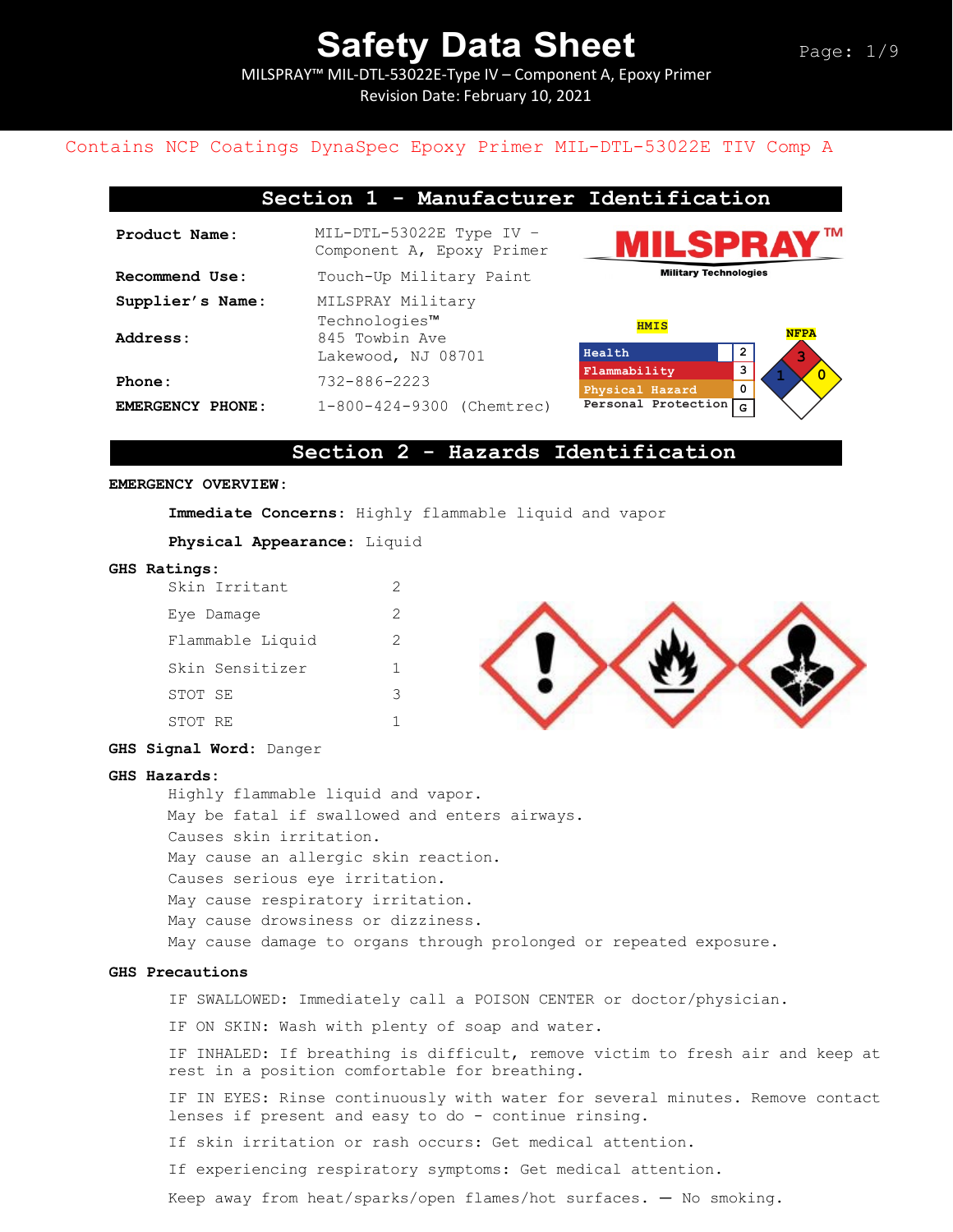MILSPRAY™ MIL-DTL-53022E-Type IV – Component A, Epoxy Primer Revision Date: February 10, 2021

Ground container and receiving equipment. Use explosion-proof equipment. Avoid breathing dust/mist/spray. Do not get in eyes, on skin, or on clothing. Do not eat, drink or smoke when using this product. Use only outdoors or in a well-ventilated area. Wear protective gloves/clothing/eye protection/face protection. In case of inadequate ventilation wear respiratory protection. Wash contaminated clothing before reuse. Dispose of contents/container in accordance with local/national/international regulations. In case of fire: Use appropriate method to extinguish. See Section 5 of SDS. Store in a well-ventilated place. Keep container cool and tightly closed.

## **Section 3 - Composition/Information on Ingredients**

| Chemical                        | CAS No.          | Weig<br>ht | <b>GHS</b>                                                                                                                                                                                           |
|---------------------------------|------------------|------------|------------------------------------------------------------------------------------------------------------------------------------------------------------------------------------------------------|
| Titanium Dioxide                | $13463 - 67 - 7$ | 23.96      | Conclusive but not<br>sufficient for<br>classification.                                                                                                                                              |
| Bisphenol A Diglycidyl<br>Ether | $25036 - 25 - 3$ | $10 - 15%$ | H317 May cause an<br>allergic skin<br>reaction.                                                                                                                                                      |
| Methyl Acetate                  | $79 - 20 - 9$    | $10 - 15%$ | H225 Highly<br>flammable liquid<br>and vapor.<br>H319 Causes serious<br>eye irritation.<br>H335 May cause<br>respiratory<br>irritation.<br>H336 May cause<br>drowsiness or<br>dizziness.             |
| Methyl-n-Amyl Ketone            | $110 - 43 - 0$   | $1 - 5%$   | H226 Flammable<br>liquid and vapor.<br>H302 Harmful if<br>swallowed.<br>H332 Harmful if<br>inhaled.<br>H335 May cause<br>respiratory<br>irritation.<br>H336 May cause<br>drowsiness or<br>dizziness. |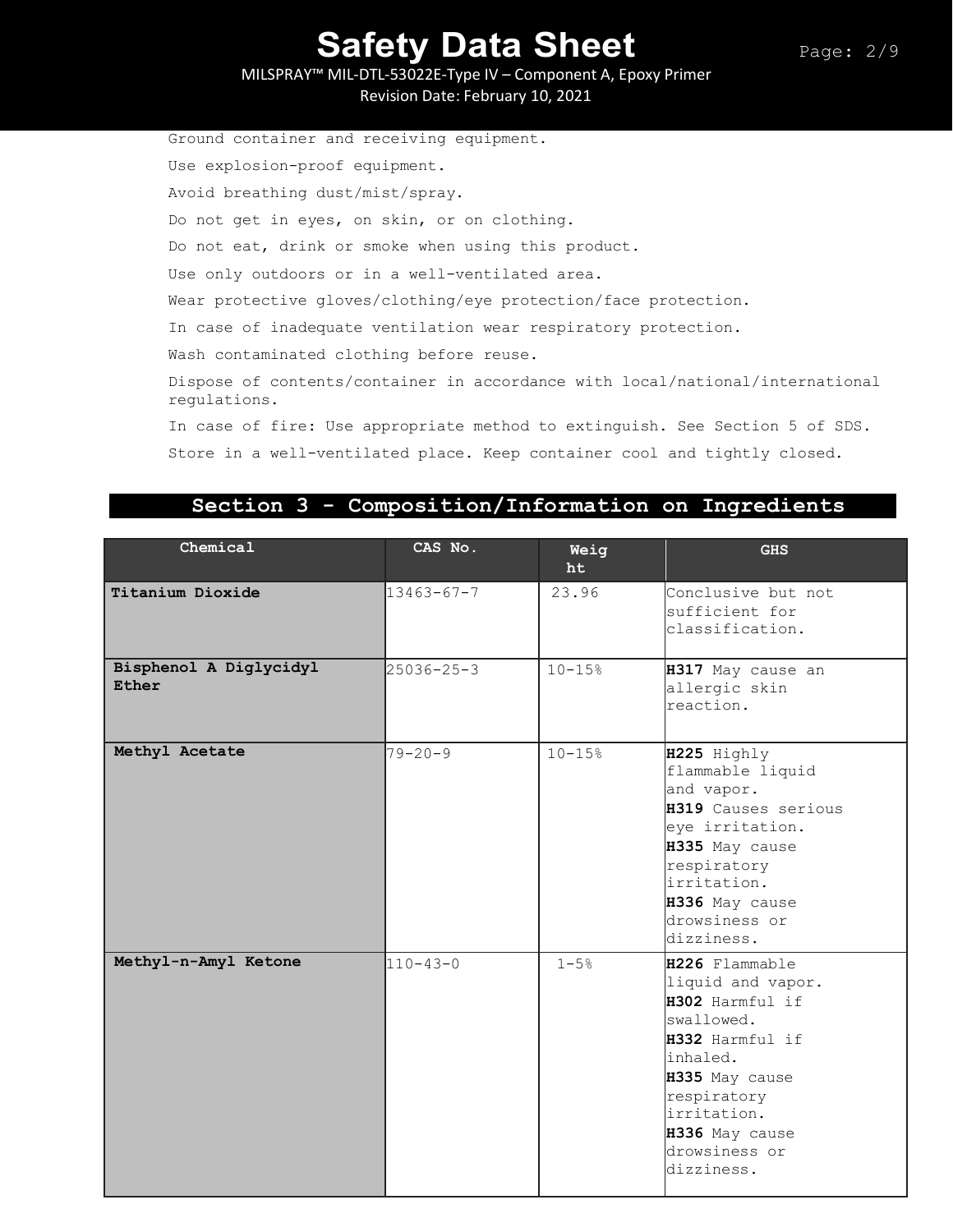## MILSPRAY™ MIL-DTL-53022E-Type IV – Component A, Epoxy Primer Revision Date: February 10, 2021

| Epoxy Resin          | $25068 - 38 - 6$ | $1 - 5%$  |                   |
|----------------------|------------------|-----------|-------------------|
|                      |                  |           | H317 May cause an |
|                      |                  |           | allergic skin     |
|                      |                  |           | reaction.         |
|                      |                  |           | H335 May cause    |
| 1-Methoxy-2-Propanol | $107 - 98 - 2$   | $5 - 10%$ | H226 Flammable    |
|                      |                  |           | liquid and vapor. |
|                      |                  |           | H332 Harmful if   |
|                      |                  |           | inhaled.          |
|                      |                  |           | H336 May cause    |
|                      |                  |           | drowsiness or     |
|                      |                  |           | dizziness         |
| t-Butyl Acetate      | $540 - 88 - 5$   | $1 - 5%$  | H225 Highly       |
|                      |                  |           | flammable liquid  |
|                      |                  |           | and vapor.        |
|                      |                  |           | H332 Harmful if   |
|                      |                  |           | inhaled.          |
|                      |                  |           | H335 May cause    |
|                      |                  |           | respiratory       |
| <b>Butyl Acetate</b> | $123 - 86 - 4$   | $1 - 5%$  | H226 Flammable    |
|                      |                  |           | liquid and vapor. |
|                      |                  |           | H336 May cause    |
|                      |                  |           | drowsiness and    |
|                      |                  |           | dizziness.        |
|                      |                  |           |                   |
| *Zinc Compound       | $60580 - 61 - 2$ | 0.271     |                   |
|                      |                  |           |                   |
|                      |                  |           |                   |

\* Toxic chemical subject to the reporting requirements of section 313 of Title III and of 40 CFR 372.

"WARNING: THIS PRODUCT MAY CONTAIN CHEMICALS KNOWN TO THE STATE OF CALIFORNIA TO CAUSE CANCER AND BIRTH DEFECTS OR OTHER REPRODUCTIVE HARM."

## **Section 4 - First Aid Measures**

**EYE CONTACT:** Immediately flush eyes with water. Flush eyes with water for a minimum of 15 minutes, occasionally lifting and lowering upper lids. Get medical attention promptly.

**SKIN CONTACT:** Wash with soap and water. Get medical attention if irritation develops or persists. Remove contaminated shoes and clothes and clean before reuse.

**INHALATION:** Rescuers should put on appropriate protective gear. Remove from area of exposure. If not breathing, give artificial respiration. If breathing is difficult, give oxygen. Keep victim warm. Get immediate medical attention.

**INGESTION:** DO NOT induce vomiting. Get medical attention immediately.

**MOST IMPORTANT SYMPTOMS AND EFFECTS, BOTH ACUTE AND DELAYED:**

**SYMPTOMS:** May cause drowsiness or dizziness.

**EFFECTS:** Significant exposure to this chemical may adversely affect people with chronic disease of the respiratory system, central nervous system, kidney, liver, skin, and/or eyes.

## **Section 5 - Fire Fighting Measures**

**FLASH POINT:** 73ºF(23ºC) SETAFLASH CLOSED CUP

**SUITABLE EXTINGUISHING MEDIA:** Water mist or fog, dry chemical, foam, carbon dioxide.

**UNSUITABLE EXTINGUISHING MEDIA:** Not available.

**UNUSUAL FIRE & EXPLOSION HAZARDS:** Flammable liquid and vapor. Vapors can travel to a source of ignition and flash back. Empty containers retain product residue (liquid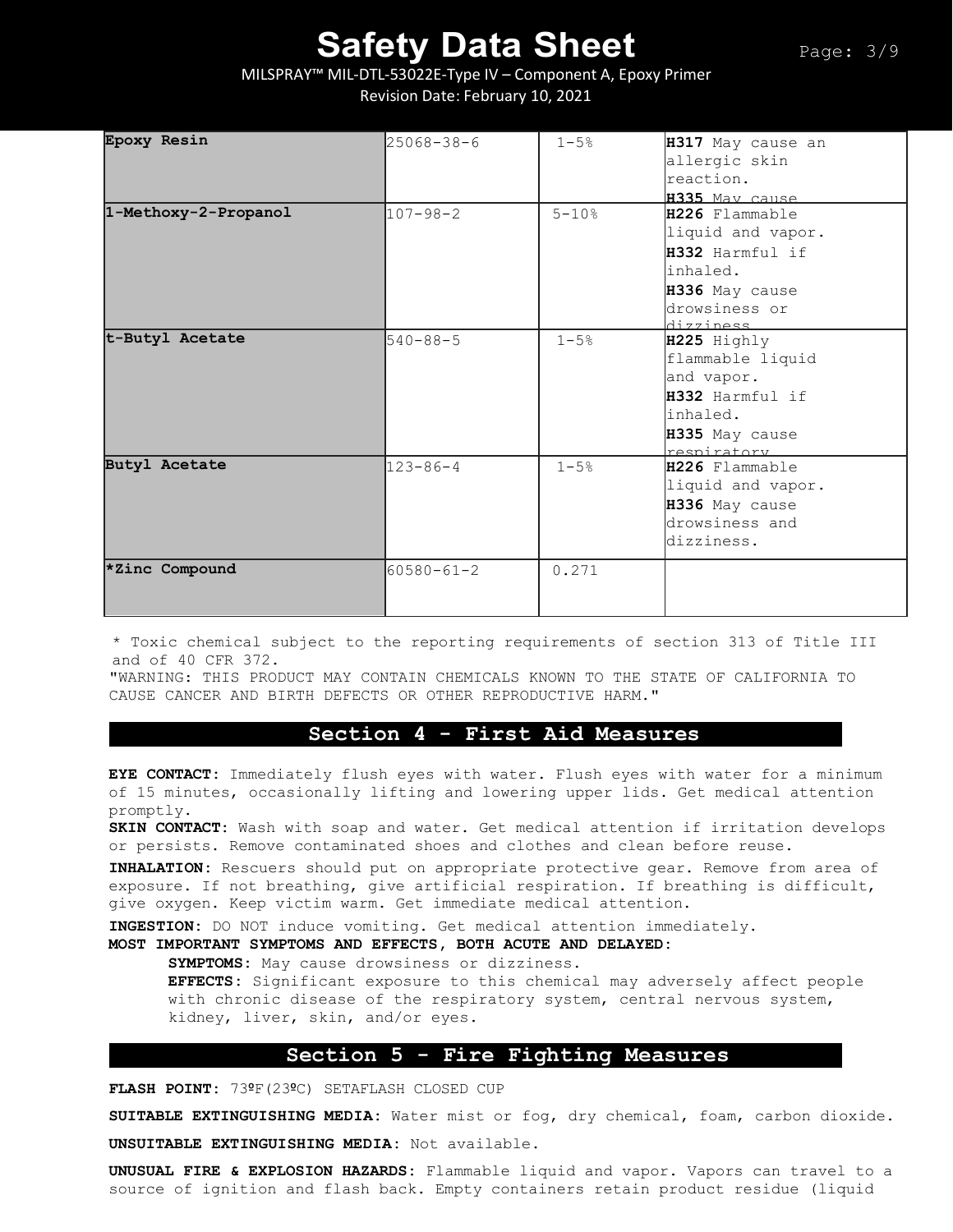# MILSPRAY™ MIL-DTL-53022E-Type IV – Component A, Epoxy Primer

Revision Date: February 10, 2021

and/or vapor) and can be dangerous. DO NOT pressurize, cut, weld, braze, solder, grind or expose such containers to heat, flame, sparks, static electricity, or other sources of ignition. Also, do not reuse container without commercial cleaning or reconditioning.

**PRODUCTS OF COMBUSTION:** During combustion carbon monoxide and/or carbon dioxide may be formed.

**FIRE FIGHTING PROCEDURES:** As in any fire, wear self-contained breathing apparatus pressure-demand (MSHA/NIOSH approved or equivalent) and full protective gear. Use water with caution. Material will float and may ignite on surface of water. Water may be ineffective in fighting the fire. Water spray to cool containers or protect personnel. Use with caution. Water runoff can cause environmental damage. Dike collect water used to fight fire. Small fires: carbon dioxide or dry chemical. Large fire: alcohol-type aqueous film-forming foam or water spray.

**NFPA 704:** Health = 1 Flammability = 3 Instability = 0

### **Section 6 - Accidental Release Measures**

**PERSONAL PRECAUTIONS:** Not available.

**ENVIRONMENTAL PRECAUTIONS:** Avoid runoff into storm sewers and ditches which lead to waterways.

**METHODS OF CONTAINMENT:** Dike spill area and absorb the spilled liquid with earth, sawdust or a commercially available absorbent..

### **METHODS OF CLEAN-UP:**

**SMALL SPILLS:** Eliminate all sources of ignition. Provide good ventilation and minimize the breathing of vapors and avoid skin contact. Dike spill area and absorb the spilled liquid with earth, sawdust or a commercially available absorbent. Shovel spent absorbent into recovery or salvage drums for appropriate disposal.

**LARGE SPILLS:** Wear appropriate personal protective equipment. Eliminate all ignition sources. Prevent additional discharge of material if able to do so safely. Do not touch or walk through spilled material. Avoid runoff into storm sewers and ditches which lead to waterways. Ventilate spill area. Stay upwind of spill. Use only non-combustible material for cleanup. Use clean, nonsparking tools to collect absorbed materials. Absorb spill with inert material (e.g. dry sand, earth or sawdust), then place in a chemical waste collector.

**OTHER INFORMATION: EMERGENCY PRECAUTIONS:** Eliminate ignition sources. Avoid large exposures to vapors.

## **Section 7 - Handling and Storage**

**HANDLING**: Use only in a well ventilated area. Avoid breathing vapor, fumes, or mist. Avoid contact with eyes, skin, and clothing. Ground and bond containers when transferring material. Use spark-proof tools and explosion proof equipment. Always open containers slowly to allow any excess pressure to vent. Follow all SDS/label precautions even after containers are emptied because they may retain product residues.

**STORAGE:** Keep away from heat, sparks, and flame. Store containers in a cool, well ventilated place. Keep container closed when not in use.

## **Section 8 - Exposure Controls/Personal Protection**

| Chemical | <b>OSHA</b><br>Exposure | <b>ACGIH</b><br><b>Exposure</b> |
|----------|-------------------------|---------------------------------|
|          |                         |                                 |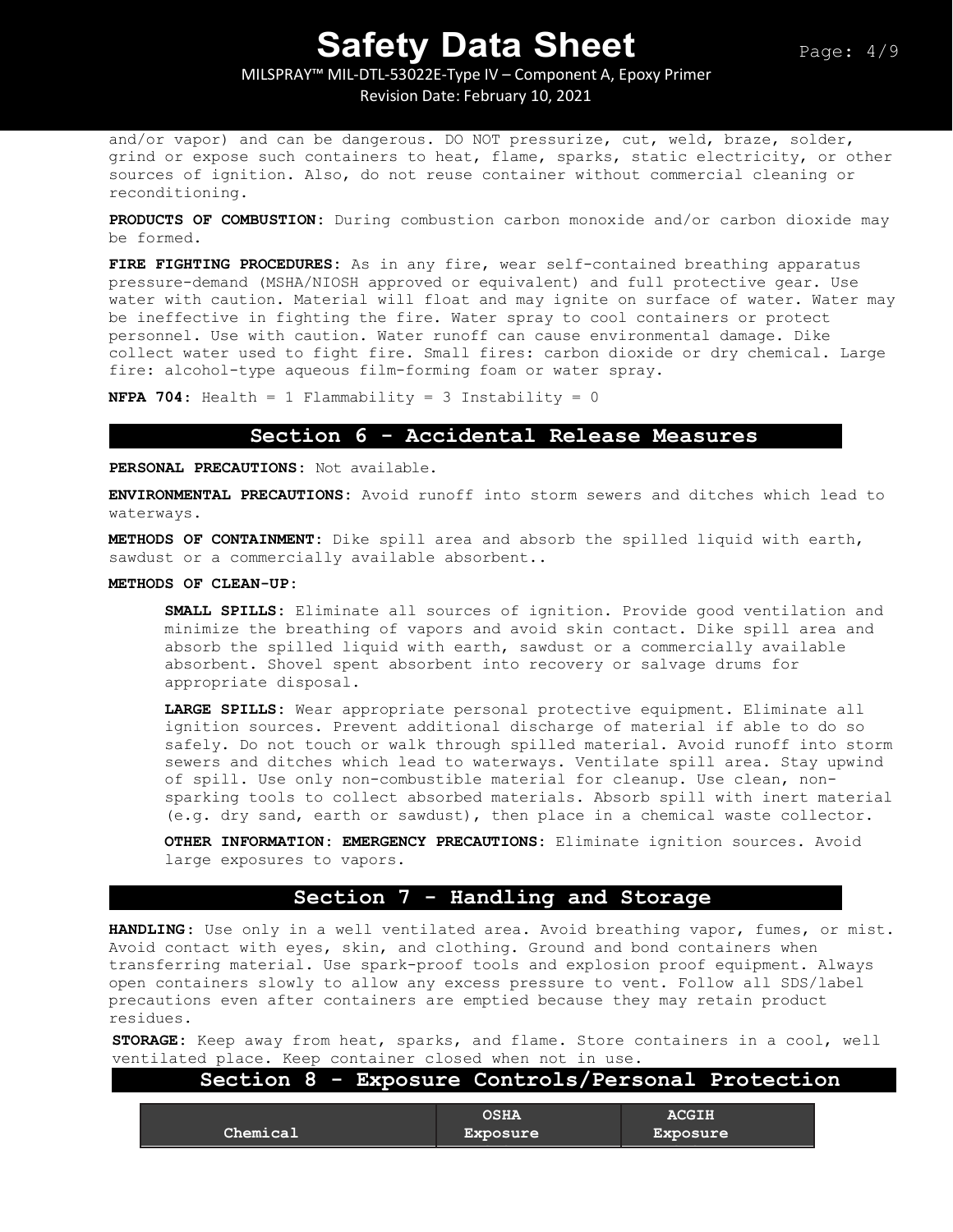MILSPRAY™ MIL-DTL-53022E-Type IV – Component A, Epoxy Primer Revision Date: February 10, 2021

| Titanium Dioxide                | PEL 10 mg/m3<br>TWA Total<br>Dust | TLV 10 mg/m3<br>Total Dust |
|---------------------------------|-----------------------------------|----------------------------|
| Bisphenol A Diglycidyl<br>Ether | PEL: 15 mg/m3<br>TWA              | TLV: 10 mg/m3<br>TWA       |
| Methyl Acetate                  | TWA 200 PPM                       | PEL 200 PPM                |
| Methyl-n-Amyl Ketone            | PEL 100 PPM<br>TWA                | TLV 50 PPM TWA             |
| <b>Epoxy Resin</b>              | PEL NE                            | TLV NE                     |
| 1-Methoxy-2-Propanol            | PEL 100 PPM<br>TWA                | TLV 100 PPM<br>TWA         |
| t-Butyl Acetate                 | PEL: 200 PPM<br>TWA               | TLV: 200 PPM<br>TWA        |
| <b>Butyl Acetate</b>            | PEL 150 PPM<br>TWA                | TLV 150 PPM<br>TWA         |
| *Zinc Compound                  | PEL NE                            | TLV NE                     |

### **NE= Not Established**

**ENGINEERING CONTROLS:** Engineering controls should be in place to minimize exposure to vapors and any ignition sources.

**EYE PROTECTION**: Wear safety glasses with side shields (or goggles) and a face shield.

**SKIN PROTECTION:** Wear impervious gloves to prevent contact with skin. Wear protective gear as needed - apron, suit, boots.

**RESPIRATORY PROTECTION**: NIOSH/MSHA approved respirators may be necessary if airborne concentrations are expected to exceed exposure limits.

**HYGIENE:** Do not eat, drink, or smoke in areas where this material is used. Avoid breathing vapors. Remove contaminated clothing and wash before reuse. Wash thoroughly after handling. Wash hands before eating.

**OTHER USE PRECAUTIONS :** Facilities storing or utilizing this material should be equipped with an eyewash facility and a safety shower.

## **Section 9 - Physical and Chemical Properties**

**PHYSICAL STATE:** Liquid **ODOR:** Typical **ODOR THRESHOLD:** Not determined. **pH:** Not determined. **BOILING POINT:** 135.0 F **FLASH POINT:** 18ºF(-8ºC) SETAFLASH CLOSED CUP **FLAMMABILITY LIMITS:** 1.1 to 16.0 **VAPOR PRESSURE:** Not determined. **VAPOR DENSITY:** Heavier than air. **SPECIFIC GRAVITY:** 1.5493859 **AUTO-IGNITION TEMPERATURE:** Not determined.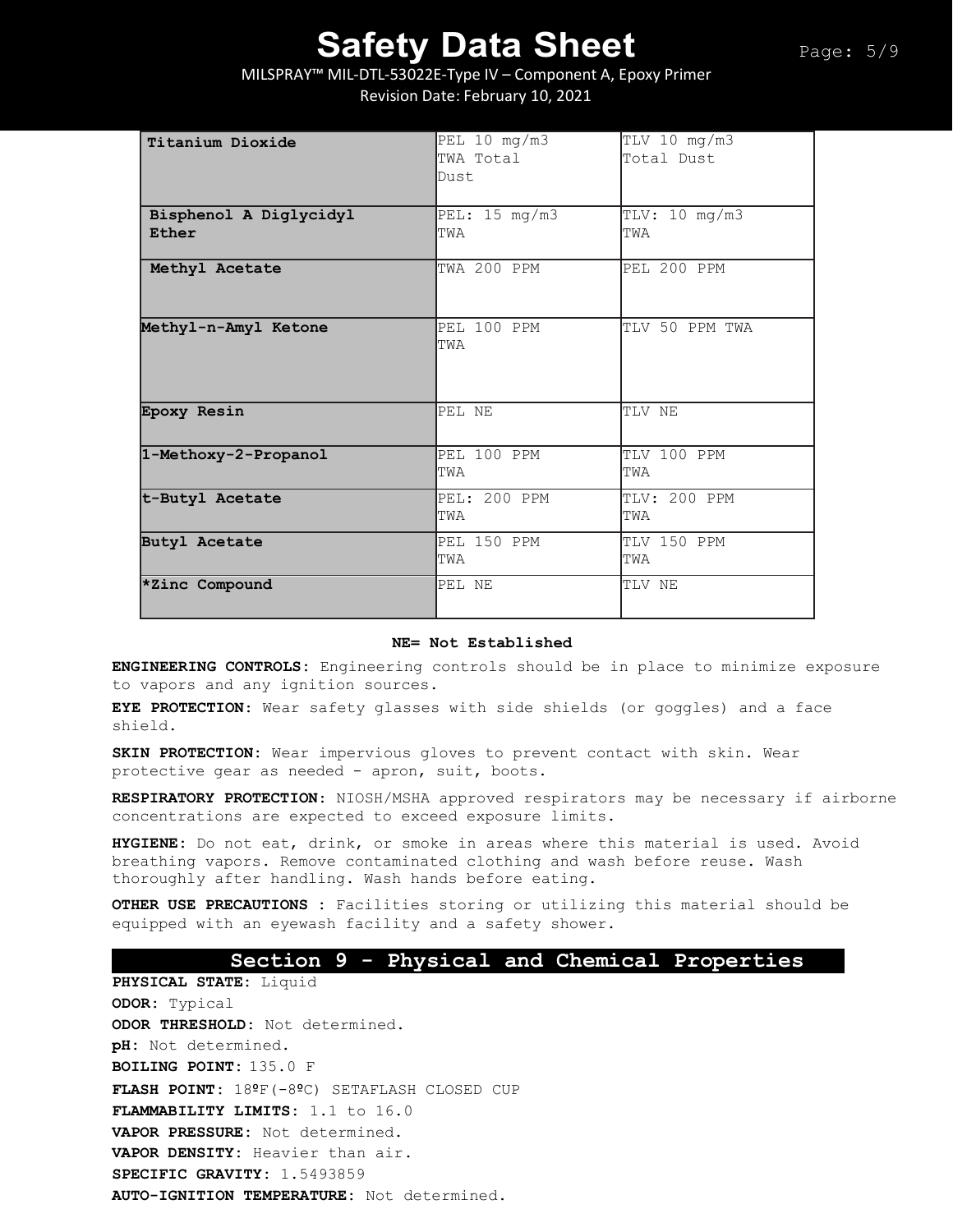MILSPRAY™ MIL-DTL-53022E-Type IV – Component A, Epoxy Primer Revision Date: February 10, 2021

**VOC EPA METHOD 24:** 1.8988175 lb/gal

## **Section 10 - Stability and Reactivity**

**STABILITY:** No information available.

**CONDITIONS TO AVOID:** Avoid impact, friction, heat, sparks, flame and source of ignition.

**INCOMPATIBLE MATERIALS:** Prevent contact with strong oxidizing agents.

**HAZARDOUS DECOMPOSITION PRODUCTS:** During combustion carbon monoxide and/or carbon dioxide may be formed.

**POSSIBILITY OF HAZARDOUS REACTIONS:** No information available.

## **Section 11 - Toxicological Information**

**LIKELY ROUTES OF EXPOSURE:** Eye contact, Skin contact, Ingestion, and Inhalation

**EYE:** Causes severe eye irritation.

**SKIN:** Causes skin irritation. Prolonged or repeated contact can result in defatting and drying of the skin which may result in skin irritation and dermatitis (rash).

**INHALATION:** Vapors are irritating to nasal passages and throat. High concentrations can cause stupor and headaches. May cause dizziness and drowsiness.

**Ingestion:** Irritating to mouth, throat, and stomach. May cause headache. May cause dizziness and drowsiness and/or stupor.

**CHRONIC EFFECTS:** Significant exposure to this chemical may adversely affect people with chronic disease of the respiratory system, central nervous system, kidney, liver, skin, and/or eyes.

**TARGET ORGANS:** Not available.

**CANCER INFORMATION:** Not available.

**CARCINOGENICITY:** Not available.

**DEVELOPMENTAL INFORMATION:** Not available.

**MIXTURE TOXICITY:** Not available.

**ACUTE TOXICITY VALUES:** The acute effects of this product have not been tested. Data on individual components are listed below.

| CAS Number       | Test                                                                                                   |
|------------------|--------------------------------------------------------------------------------------------------------|
| $13463 - 67 - 7$ | Vapor LC50: $>6.821q/L$ Rat, Dermal LD50:<br>$>10,000$ mg/kg Rabbit, Oral LD50:<br>$>5,000$ mg/kg Rat, |
| $79 - 20 - 9$    | Oral: Rat LD-50: $6,482$ mg/kg, Dermal:<br>Rabbit LD-50: $> 2,000$ mg/kg, LC50 Rat, 4h:<br>>49mq/L,    |
| $25036 - 25 - 3$ | Oral LD50: $>2,000$ mg/kg, Dermal<br>$LD50: >2,000 mg/kg$ ,                                            |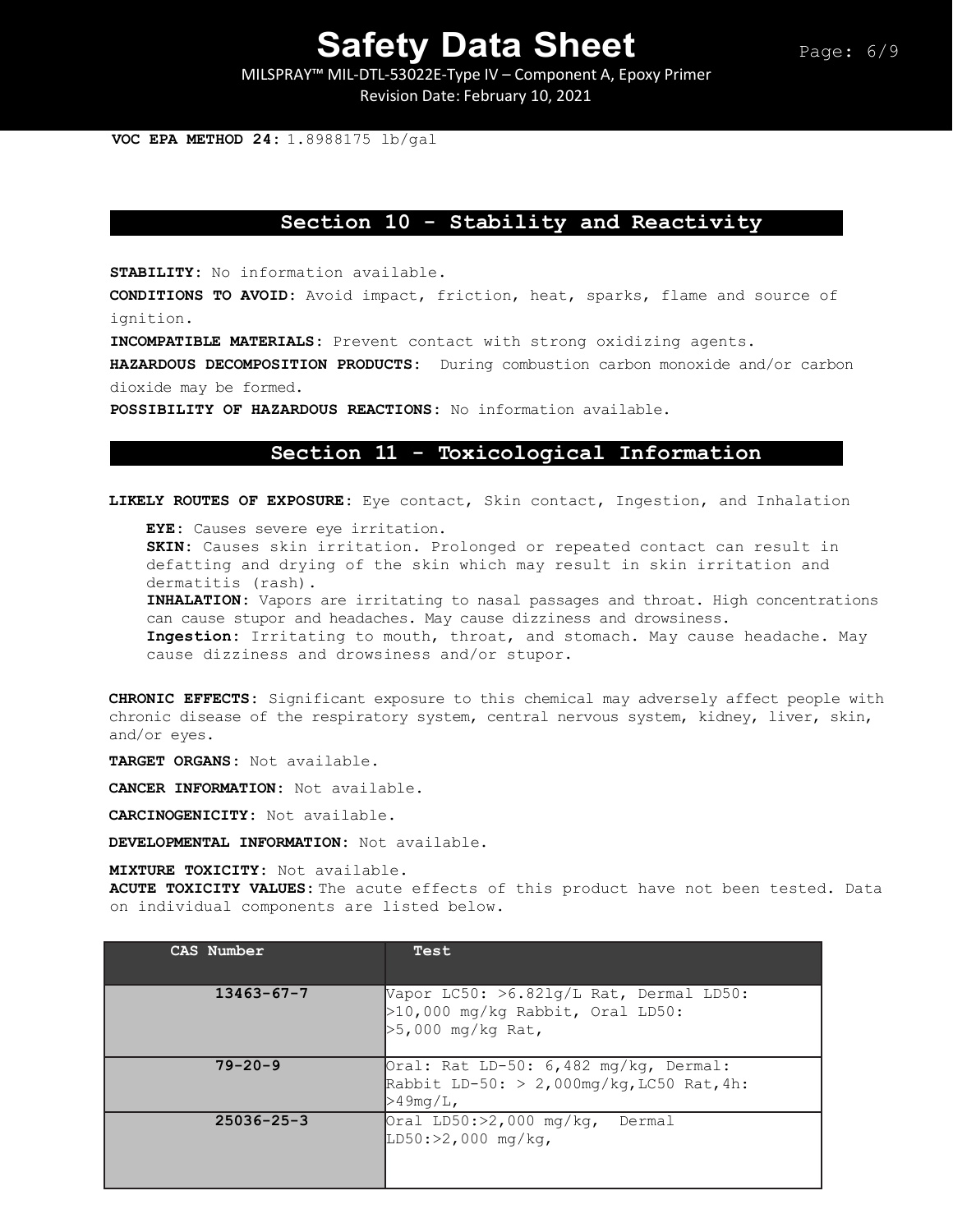MILSPRAY™ MIL-DTL-53022E-Type IV – Component A, Epoxy Primer Revision Date: February 10, 2021

| $107 - 98 - 2$   | Oral LD50: $>4016$ mg/kg, Dermal LD50:<br>>2000 mg/kg, Vapor LC50: >27.596 mg/L,              |
|------------------|-----------------------------------------------------------------------------------------------|
| $110 - 43 - 0$   | Oral LD50: $>1600$ mg/kg, Dermal LD50:<br>>2000 mg/kg, Vapor LC50: >16.7 mg/L,                |
| $25068 - 38 - 6$ | Oral LD50: Rat: $11,400$ mg/kg, Dermal<br>LD50: Rat: 2,000 mg/kg,                             |
| $123 - 86 - 4$   | Oral $LD50: >14,130$ mg/kg, Dermal<br>LD50:>2160,000 mg/kg, Vapor LC50:>20<br>$mq/L$ ,        |
| $540 - 88 - 5$   | Oral LD50: 4,500 mg/kg, Inhalation LC50:<br>$ 12.52 \text{ mg/l}$ , Dermal LD50:>2,000 mg/kg, |
| $60580 - 61 - 2$ |                                                                                               |

## **Section 12 - Ecological Information**

**ENVIRONMENTAL EFFECTS:** Information not available on mixture. Information on individual components is listed below if available.

| CAS Number       | Test                                                                                                                                                                |
|------------------|---------------------------------------------------------------------------------------------------------------------------------------------------------------------|
| $13463 - 67 - 7$ | 96h LC50: >1,000 mg/L (fathead minnow),<br>72h EC50: 61 mg/L (green algae), 48h<br>$EC50:$ >1,000 qm/L (water flea),                                                |
| $25036 - 25 - 3$ | No information available.                                                                                                                                           |
| $107 - 98 - 2$   | No information available                                                                                                                                            |
| $79 - 20 - 9$    | LC-50 (Fathead Minnow, 96h): 320-<br>$399mg/L$ , EC-50 (daphnid, 48h); 1, 027mg/1,<br>EC-50 (Selenastrum<br>capiricomutum, 72h) ;>120<br>mg, Biodegradation 70% (28 |
| $25068 - 38 - 6$ | Acute LC50: 1.3 mg/1 203 Fish 96 h,<br>Actue EC50 2.1 mg/l Daphnia4 48h, Acute<br>NOEC 0.3 mg/1 Daphnia 21 d, Acute<br>$LC50>11$ mg/l Algae 72 h,                   |
| $110 - 43 - 0$   | No Information available.                                                                                                                                           |
| $540 - 88 - 5$   | Harmful to aquatic life., High<br>concentrations may be harmful to sewage<br>treatment plant microbes, Inherently<br>biodegradable.,                                |
| $123 - 86 - 4$   | No information available                                                                                                                                            |
| $60580 - 61 - 2$ |                                                                                                                                                                     |